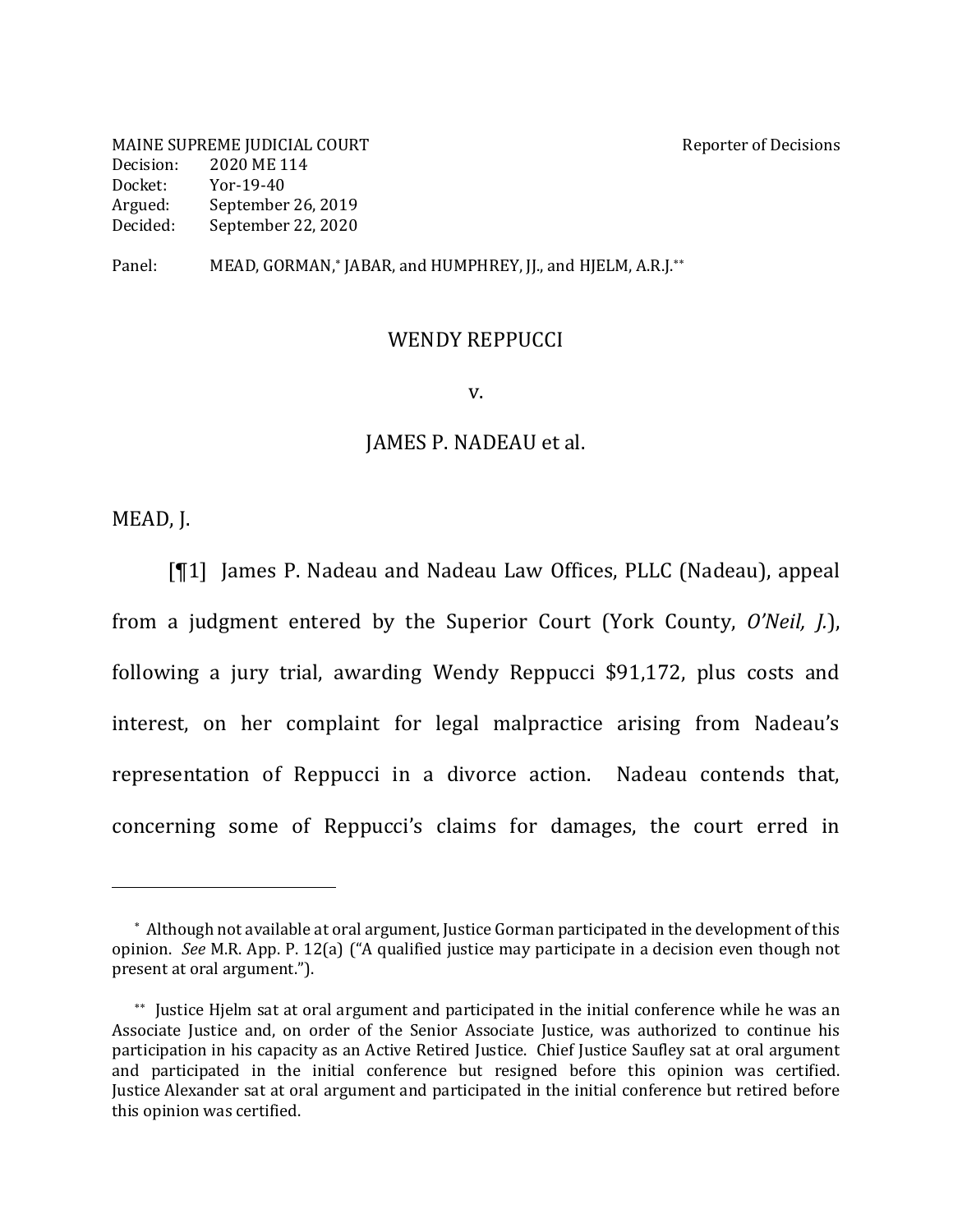instructing the jury on Reppucci's burden to prove proximate cause using language that we first discussed in *Niehoff v. Shankman & Associates Legal Center, P.A.*, 2000 ME 214, ¶ 10, 763 A.2d 121.<sup>1</sup>

 $[T2]$  We disagree and affirm the judgment. In doing so, we clarify that what we have termed the "modified" or "failure to plead" proximate cause standard in *Niehoff* and in two other cases<sup>2</sup> is not an independent alternative test, but is rather a case-specific application of the proximate cause standard that we have always applied in legal malpractice cases.

## I. BACKGROUND

[¶3] Attorney James Nadeau represented Wendy Reppucci in her 2008 divorce from Richard Reppucci. The divorce judgment, entered in the District Court (York, *Janelle, J.*) following a trial, contained the following provisions that are at issue in this appeal:

- spousal support was not awarded to either party "now or in the future";
- attorney fees were to be paid by the party incurring them;
- the marital home was awarded to Wendy, subject to her payment to Richard of \$36,350 plus 5% annual interest for his equity interest once any of the several triggering events specified in the judgment occurred;

<sup>&</sup>lt;sup>1</sup> Nadeau makes several other assertions of error that we do not find persuasive and do not discuss further.

<sup>&</sup>lt;sup>2</sup> See MSR Recycling, LLC v. Weeks & Hutchins, LLC, 2019 ME 125, ¶ 6, 214 A.3d 1; *Brooks v. Lemieux*, 2017 ME 55, ¶ 12 & n.5, 157 A.3d 798.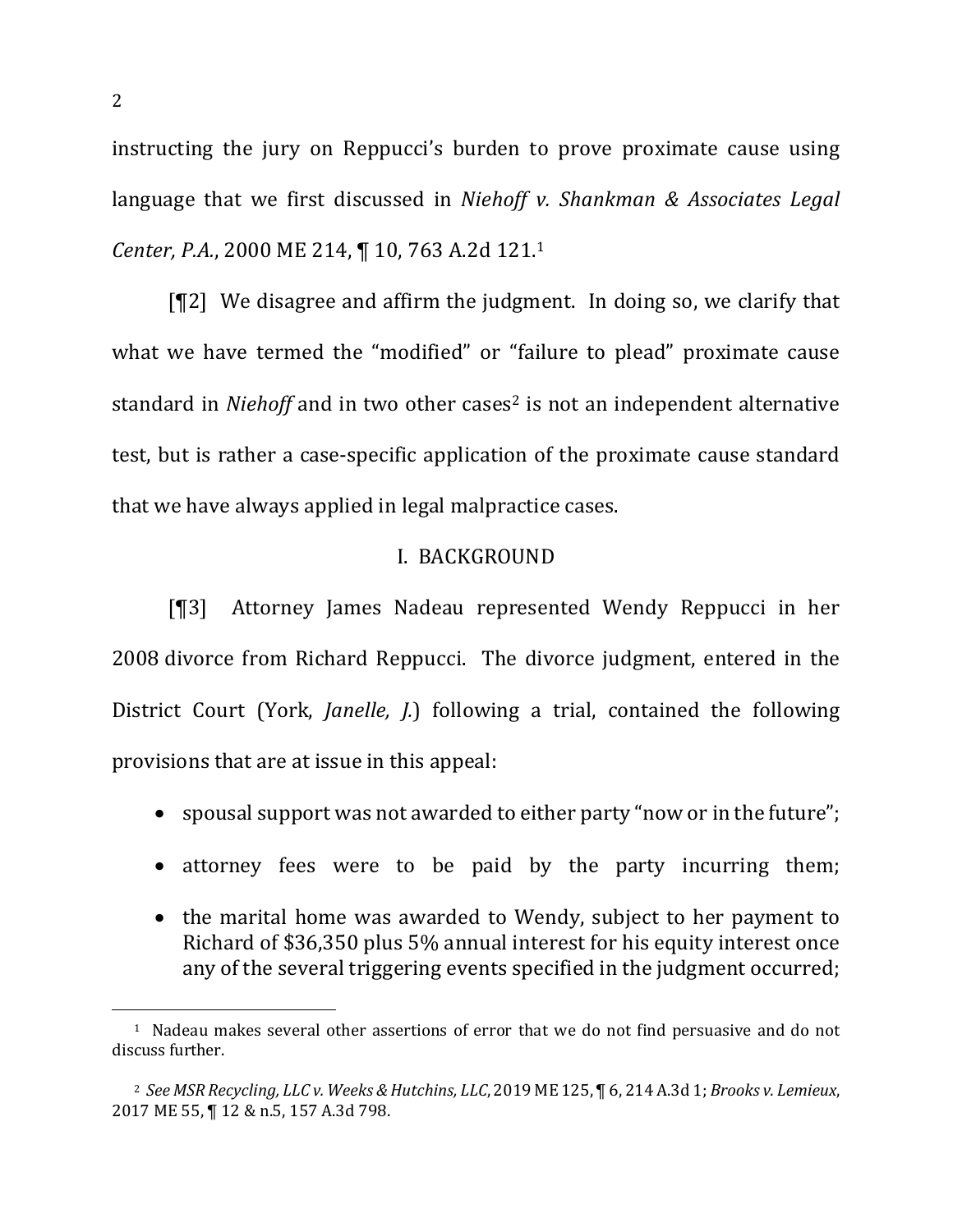- the value of Richard's military retirement benefits as of the date of the divorce judgment was divided equally between the parties; and
- the value of Richard's Thrift Savings Plan (TSP)—essentially the military version of a  $401(k)$  account—calculated as of the date of the judgment was divided equally between the parties.

Because Richard had served in the Air Force, a benefit providing income to the survivors of military members known as the Survivor Benefit Plan (SBP) was potentially available to Wendy. It was not addressed in a proposed judgment that Nadeau submitted or in the divorce judgment.

 $[$ [4] In September 2014, Reppucci filed a two-count complaint against Nadeau in the Superior Court alleging legal malpractice and breach of fiduciary duty. $3$  Concerning the claims for which the jury ultimately awarded damages, Reppucci asserted, either in the complaint or at trial, that Nadeau was negligent when he

- failed to properly advise her concerning the availability of spousal support and to advocate for spousal support when it would have been reasonable for the court to award it:
- failed to request attorney fees when she could not afford to pay them;
- failed to obtain an appraisal of the value of the marital home, challenge the 5% interest rate on Richard's equity award as excessive, advise her that the future equity payment to Richard would prevent her from

<sup>&</sup>lt;sup>3</sup> Nadeau's motion for judgment as a matter of law on the count alleging breach of fiduciary duty was granted at the end of the trial and is not at issue in this appeal.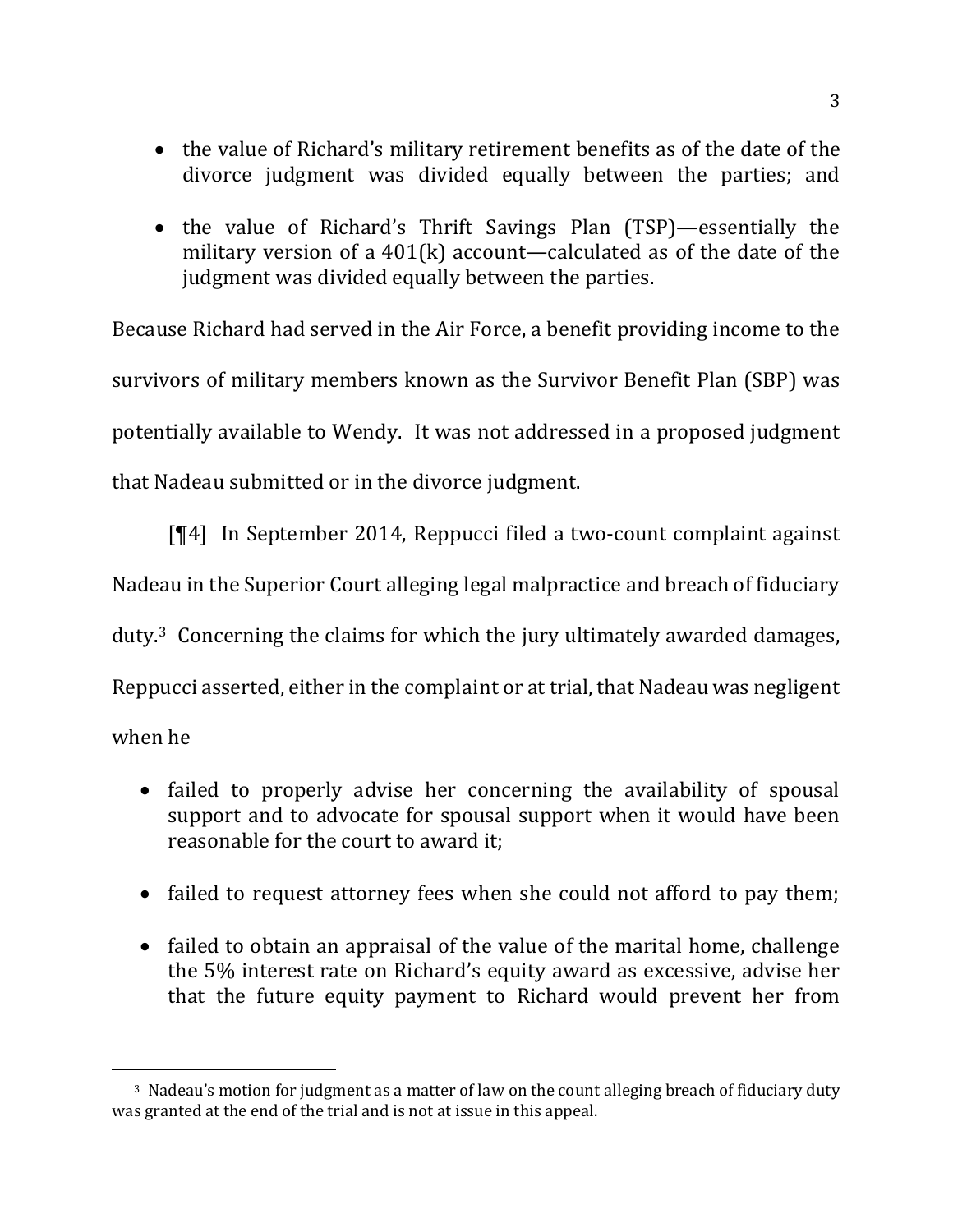refinancing the mortgage, or advocate that the parties share the costs incurred in the future sale of the home:

- failed to advise her of her eligibility to be covered by the SBP or to advocate for its inclusion in the divorce judgment, resulting in the opportunity for coverage being permanently lost;
- proposed language that did not comply with federal law in dividing Richard's military retirement benefits, resulting in additional legal expenses to have the judgment corrected before it was accepted by the Department of Defense; and
- failed to propose language for the judgment's TSP provision that would be accepted by the military, and failed to conduct discovery that would have revealed Richard's withdrawal of funds from his TSP account, with the result that no money was available once the judgment was eventually corrected.

 $[\n{\textsf{M5}}]$  The case was tried to a jury in June 2018. The jury found that

Nadeau had breached the standard of care and awarded Reppucci a total of

\$91,172 in damages on her claims related to spousal support, attorney fees, the marital home, the SBP, military retirement benefits, and the TSP. The court entered a judgment in accordance with the verdict.

 $[\P6]$  Nadeau filed post-judgment motions for judgment as a matter of law and for a new trial, which the court denied following a hearing. Nadeau timely appealed. *See* M.R. App. P. 2B(c)(1).

4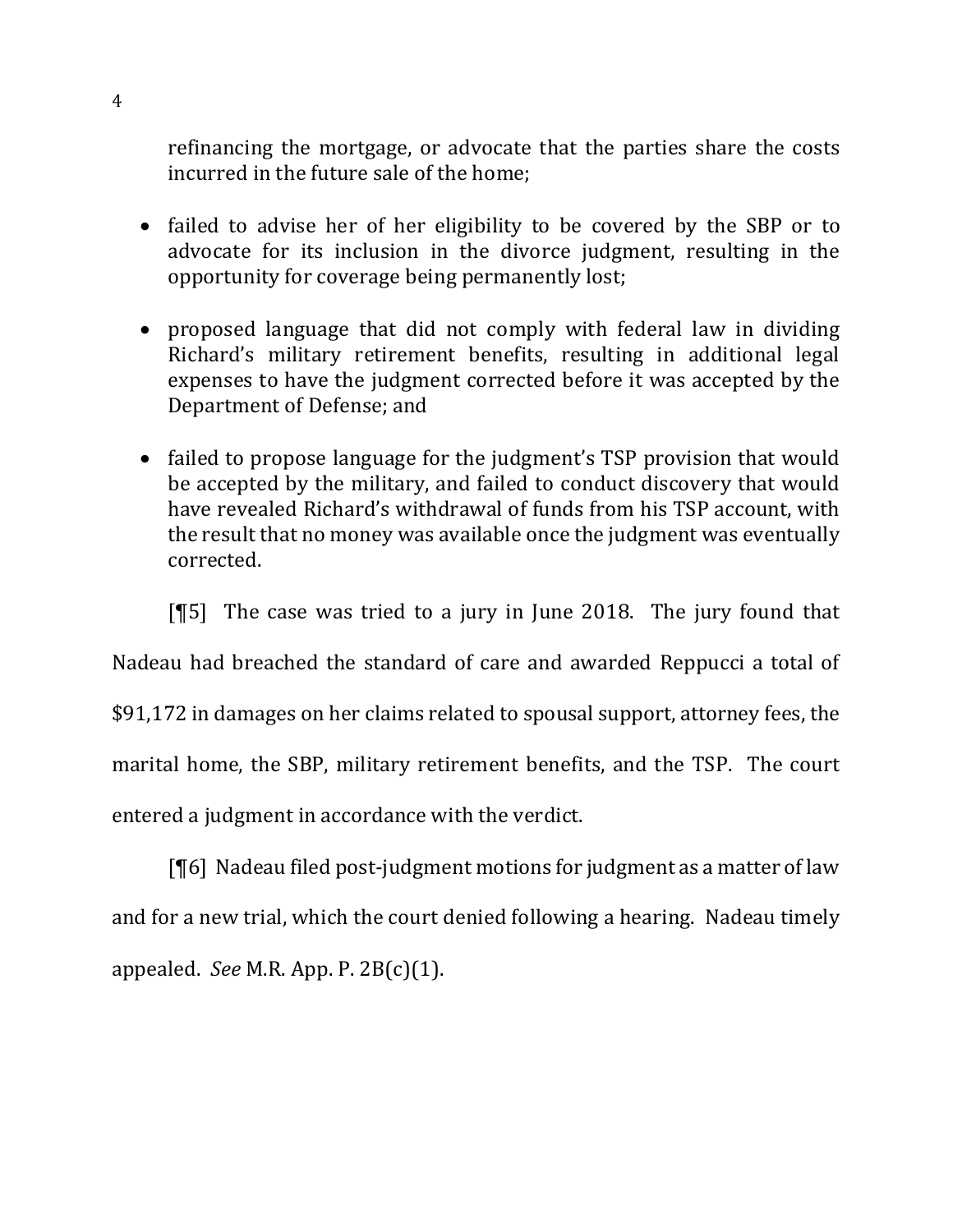## II. DISCUSSION

A. Proximate Cause

 $[T7]$  We have said that

[t]o prove attorney malpractice, a plaintiff must show  $(1)$  a breach by the defendant of the duty owed to the plaintiff to conform to a certain standard of conduct; and (2) that the breach of that duty proximately caused an injury or loss to the plaintiff.

*Brooks v. Lemieux*, 2017 ME 55, ¶ 9, 157 A.3d 798 (quotation marks omitted). In order to satisfy the proximate cause prong of that test, "a plaintiff must demonstrate that he or she would have achieved a more favorable result but for the defendant's alleged legal malpractice." *Niehoff*, 2000 ME 214, **[9**, 763 A.2d 121; *see Garland v. Roy*, 2009 ME 86, ¶ 20, 976 A.2d 940. Without such proof, the existence of a causal connection between the negligent conduct and any damages is speculative or conjectural, and cannot support a judgment favorable to the plaintiff. See Niehoff, 2000 ME 214,  $\P$  8, 763 A.2d 121.

**[**¶8] In 2000, we said in *Niehoff* that a modified proximate cause test applies in "failure to plead" legal malpractice actions. *Id.* ¶ 10; *see Brooks*, 2017 ME 55,  $\P$  12, 157 A.3d 798. *Niehoff* was a case where a summary judgment had been entered for the defendant-attorney.  $2000$  ME 214,  $\P$  5, 763 A.2d 121. Addressing the legal standard to be applied in that procedural context, we stated,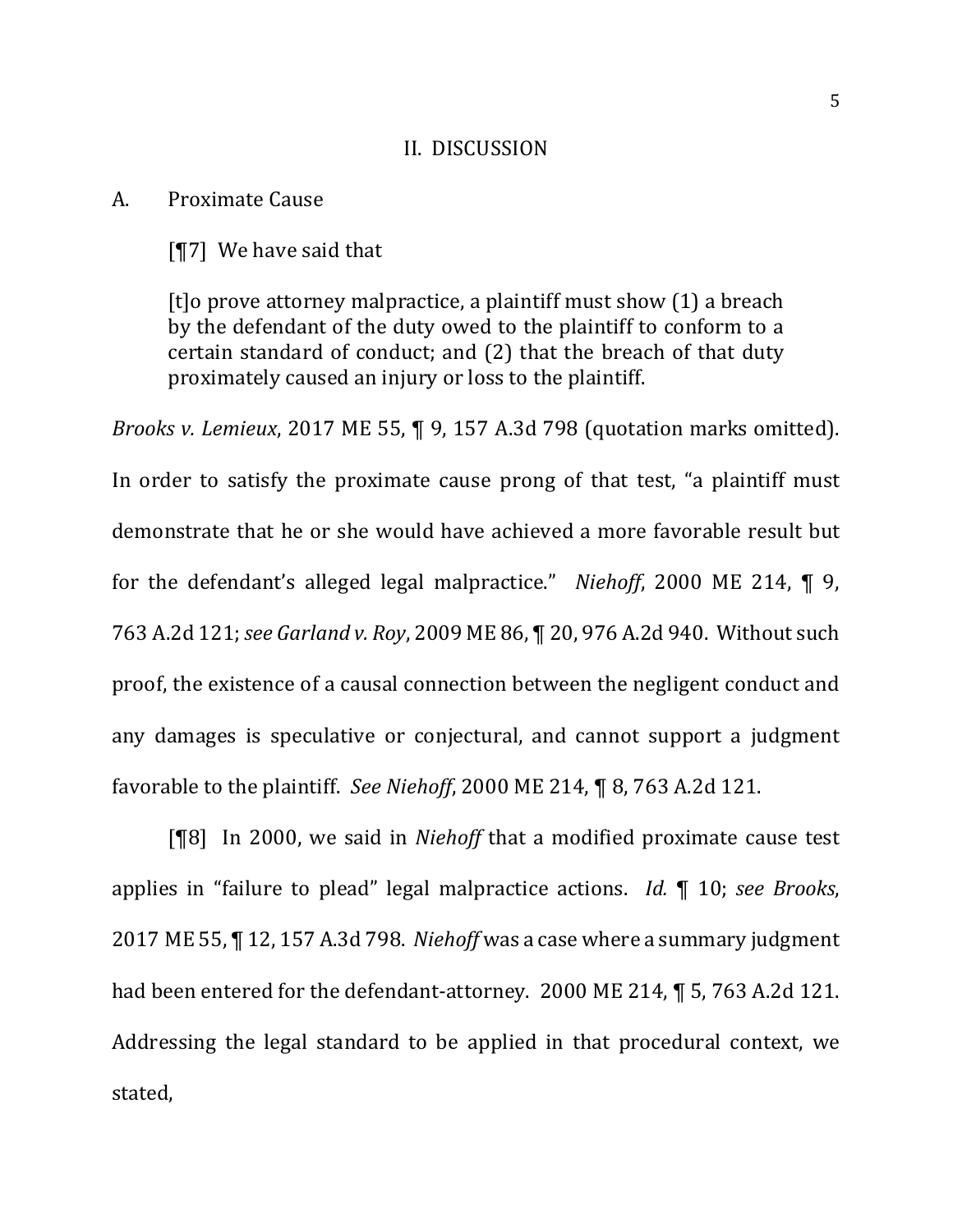On appeal from a grant of summary judgment, a plaintiffappellant in a "failure to plead" legal malpractice action must demonstrate that  $\dots$  (1) the defendant attorney was negligent in representation of the plaintiff; and  $(2)$  the attorney's negligence caused the plaintiff to lose an opportunity to achieve a result, favorable to the plaintiff, which (i) the law allows; and (ii) the facts generated by [the parties' summary judgment filings] would support, if the facts were believed by the jury. Where a plaintiff generates fact disputes on these issues, summary judgment must be denied and plaintiff is entitled to proceed to trial.

*Id.*  $\P$  10; *see MSR Recycling, LLC v. Weeks & Hutchins, LLC,* 2019 ME 125,  $\P$  6, 214 A.3d 1.

 $[$ [[9] This formulation has proved to be a source of confusion as parties and trial courts have thought it necessary to distinguish "failure to plead" cases from "garden-variety" malpractice claims so as to apply either the "modified test" or the "ordinary" proximate cause test. See Brooks, 2017 ME 55,  $\P\P$  11-13 & n.5, 157 A.3d 798; *Niehoff*, 2000 ME 214,  $\P\P$  9-10, 763 A.2d 121. We take this opportunity to clarify the nature of what we have sometimes referred to as the "modified malpractice standard," *Brooks*, 2017 ME 55, ¶ 12, 157 A.3d 798, which originated in *Niehoff.* 

[¶10] To understand our opinion in *Niehoff*, it is critical to recognize that it addressed only what a plaintiff must show to defeat a defendant's motion for a summary judgment based on an assertion that no causal relationship exists between the alleged negligence and claimed damages. A moving party is not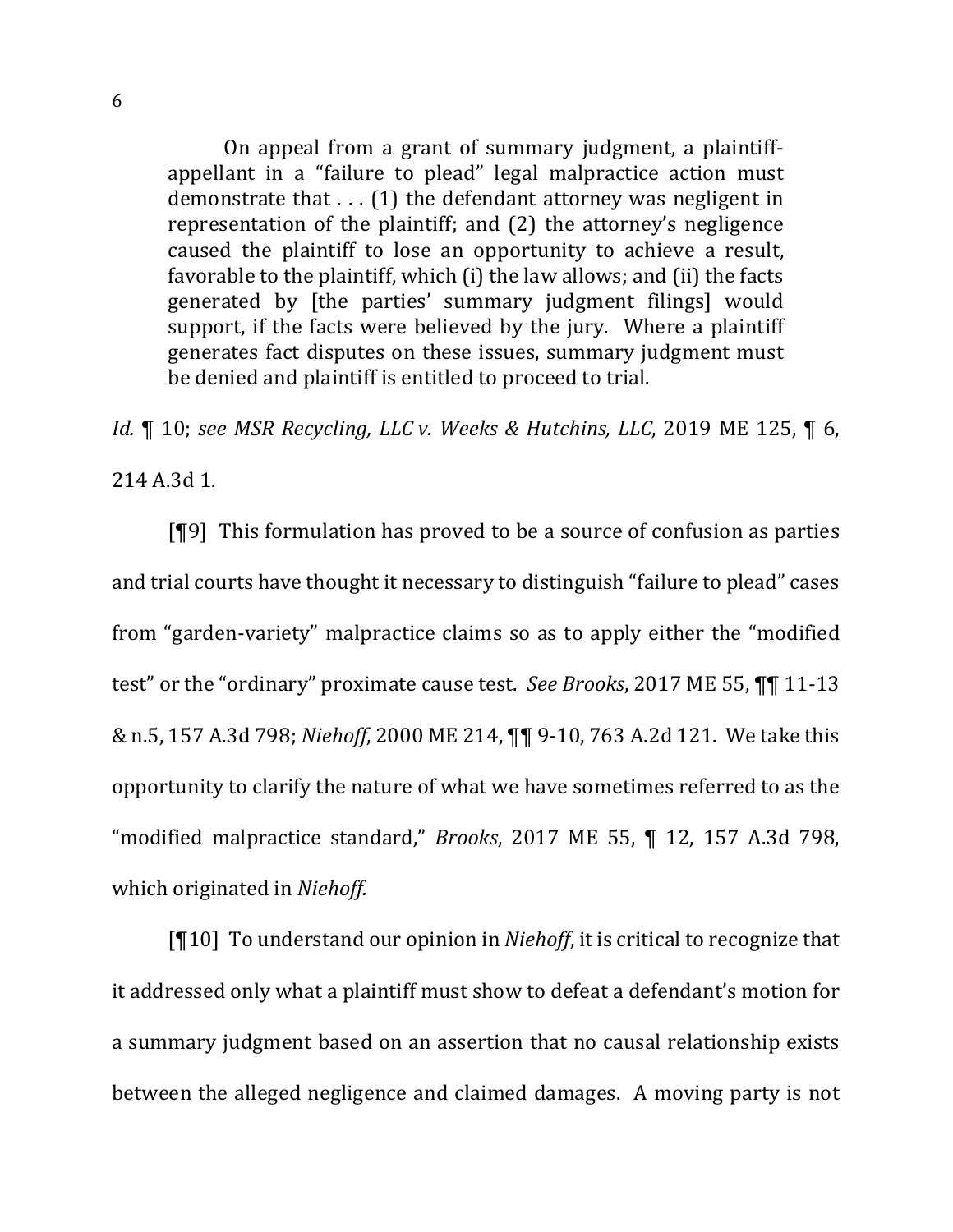entitled to summary judgment when the opponent generates disputed issues of material fact, see M.R. Civ. P. 56(c); *InfoBridge, LLC v. Chimani, Inc.*, 2020 ME 41, **[17** 12-13, 228 A.3d 721, and so, as a summary judgment case, *Niehoff* does nothing more than identify the salient issues for a court to consider in that context. In essence, when adjudicating a summary judgment motion, the court must determine whether, based on the summary judgment record, the factfinder in the malpractice case *could* conclude that the claim that the attorney failed to assert in the underlying action would have yielded a favorable result for the plaintiff. See *Johnson v. York Hosp.*, 2019 ME 176, ¶ 29, 222 A.3d 624 (stating that, on a defendant's motion for summary judgment, the plaintiff need only meet a burden of production for factual issues). Niehoff does not modify the nature of the plaintiff's ultimate burden of persuasion at trial to prove proximate cause, which, as we stated, remains the familiar standard that, absent the attorney's alleged negligence, the plaintiff *would* have enjoyed a more favorable outcome in the underlying action.  $2000$  ME 214,  $\P$  9, 763 A.2d 121.

[¶11] Thus, *Niehoff* presents no more than a case-specific application of the proximate cause test that we have long employed. In other words, at trial, there are not two different legal malpractice tests requiring courts to elect one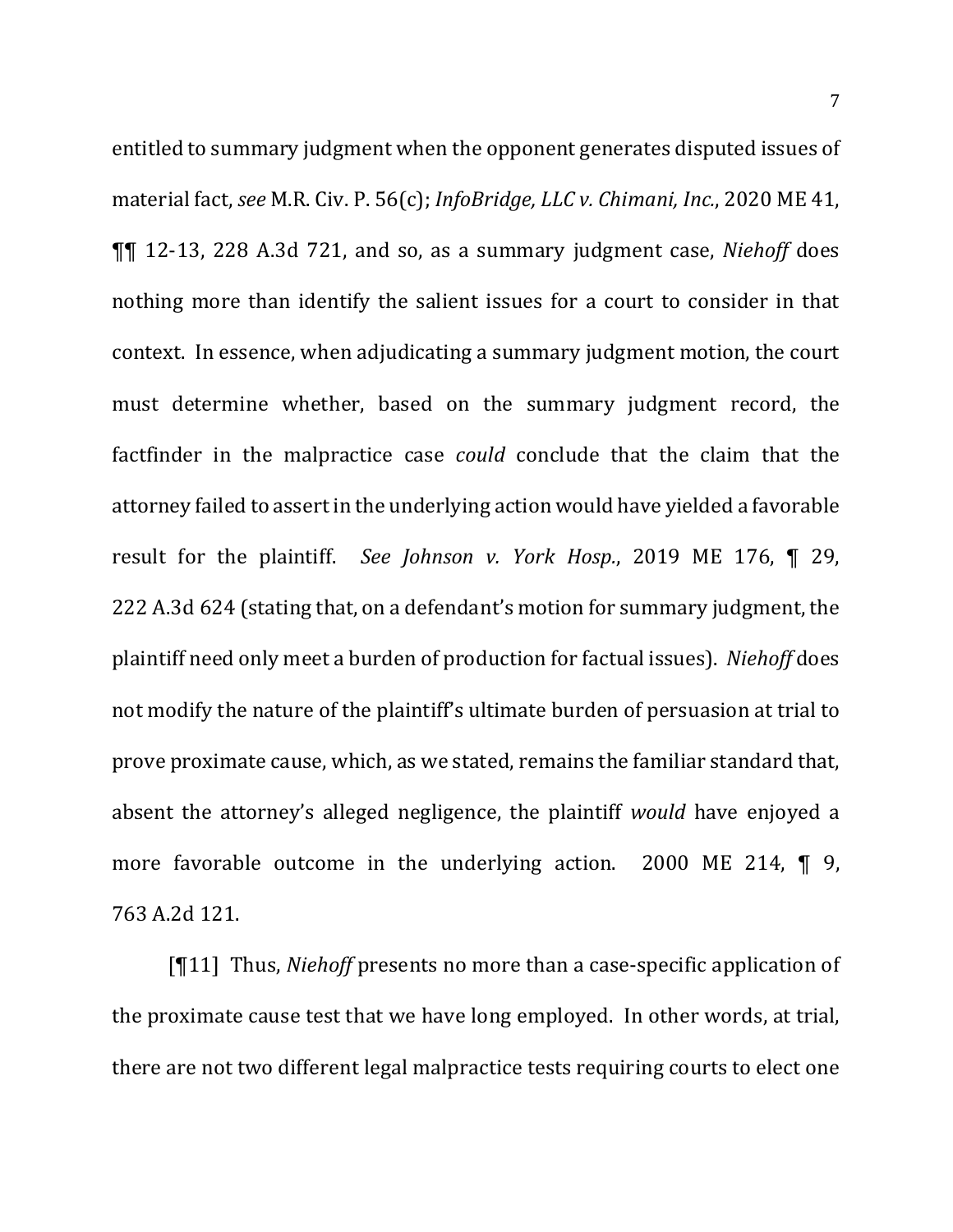or the other, and a plaintiff does not enjoy a lesser burden of proof in a "failure" to plead" case. The single test is the same as it was when we decided *Niehoff*: "In legal malpractice cases, the plaintiff must show  $(1)$  a breach by the defendant attorney of the duty owed to the plaintiff to conform to a certain standard of conduct; and (2) that the breach of the duty proximately caused an injury or loss to the plaintiff." *Id.* 17.

 $[T12]$  In the usual case where an attorney's negligence involves "advice" or tactics  $\ldots$  preced [ing] a final result on the merits of an underlying action," "a more favorable result" is measured against the result that was actually obtained, be it a judgment for the opposing party in the underlying case or  $-\text{as}$ here—a judgment in a party's favor that the party views as insufficient. *Id.* **[9.**] In other words, at trial the plaintiff must prove by a preponderance of the evidence that the attorney's malpractice resulted in the fact-finder basing a decision on a poorly presented case as a result of deficient advice or trial tactics, depriving the plaintiff of "a more favorable result." *Id.* 

 $[13]$  When a particular case involves not a poorly presented claim but rather an attorney's complete failure to put a claim before the fact-finder for decision, as occurred in *Niehoff* and *MSR Recycling*,<sup>4</sup> the proximate cause

<sup>&</sup>lt;sup>4</sup> In *Niehoff*, we considered a law firm's failure to bring a discrete federal employment law claim on behalf of its client as part of a tort suit against the client's employer; the client later sued the firm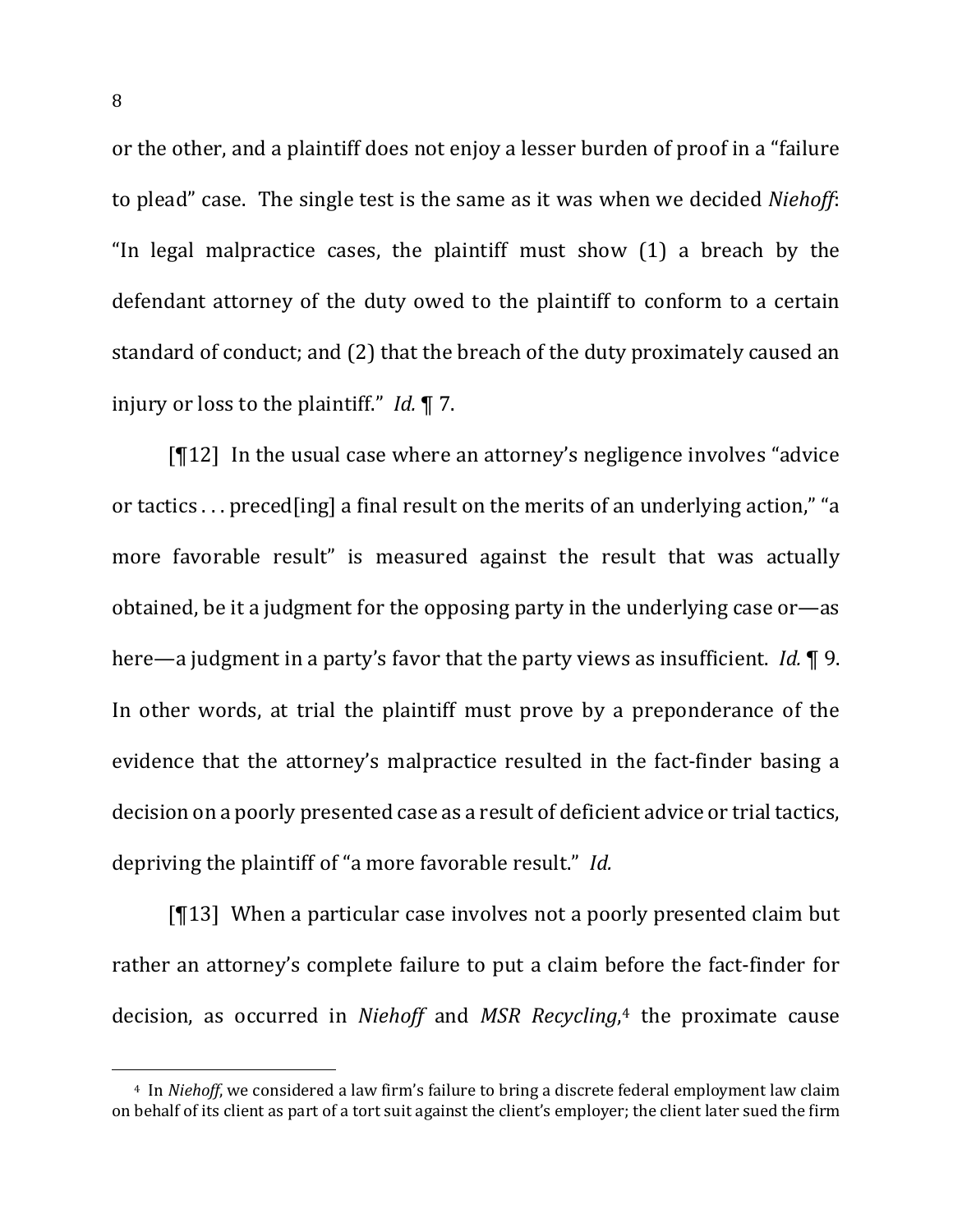standard remains the same—the plaintiff must still prove "that he or she would have achieved a more favorable result but for the defendant's alleged legal malpractice." *Niehoff*, 2000 ME 214,  $\P$  9, 763 A.2d 121. What changes is the baseline from which "a more favorable result" is measured. Whereas a poorly presented case decided by a fact-finder yields a certain result, which then forms the starting point for the proximate cause analysis, a "failure to plead" case yields no result at all because the claim was never put before the fact-finder for decision in the first instance. In the latter circumstance, in order to satisfy the proximate cause standard, the plaintiff must prove that, but for the attorney's negligence, he or she would have achieved *any* favorable result, because any positive result is "more favorable" than the absence of a result.

 $\P$ [14] Whether the baseline is a judgment resulting from an attorney's negligent performance in presenting a case or the absence of a judgment resulting from the attorney's failure to present a claim at all, a legal malpractice

for malpractice. 2000 ME 214,  $\P$  $\P$  3-5, 763 A.2d 121. We noted that the client's "opportunity to get [the federal employment law claim] before the factfinder [was] lost." *Id.* 19.

In *MSR Recycling*, the plaintiff's attorney failed to file an appellate brief in the Superior Court in a M.R. Civ. P. 80B appeal, resulting in the appeal being dismissed.  $2019$  ME 125,  $\P\P$  1, 3, 6-7, 214 A.3d 1. We clarify our statement in MSR Recycling that a "failure to plead" situation arises "[i]n a legal malpractice action based on an attorney's failure to timely plead *or file a required document* with the court," id.  $\sqrt{ }$  6 (emphasis added), which could, read in isolation, suggest that the failure to file any document required by the court or by rule would constitute a "failure to plead." Properly read in context, a "required document" is one that is necessary to bring a claim before a court for adjudication and without which the claim is never heard.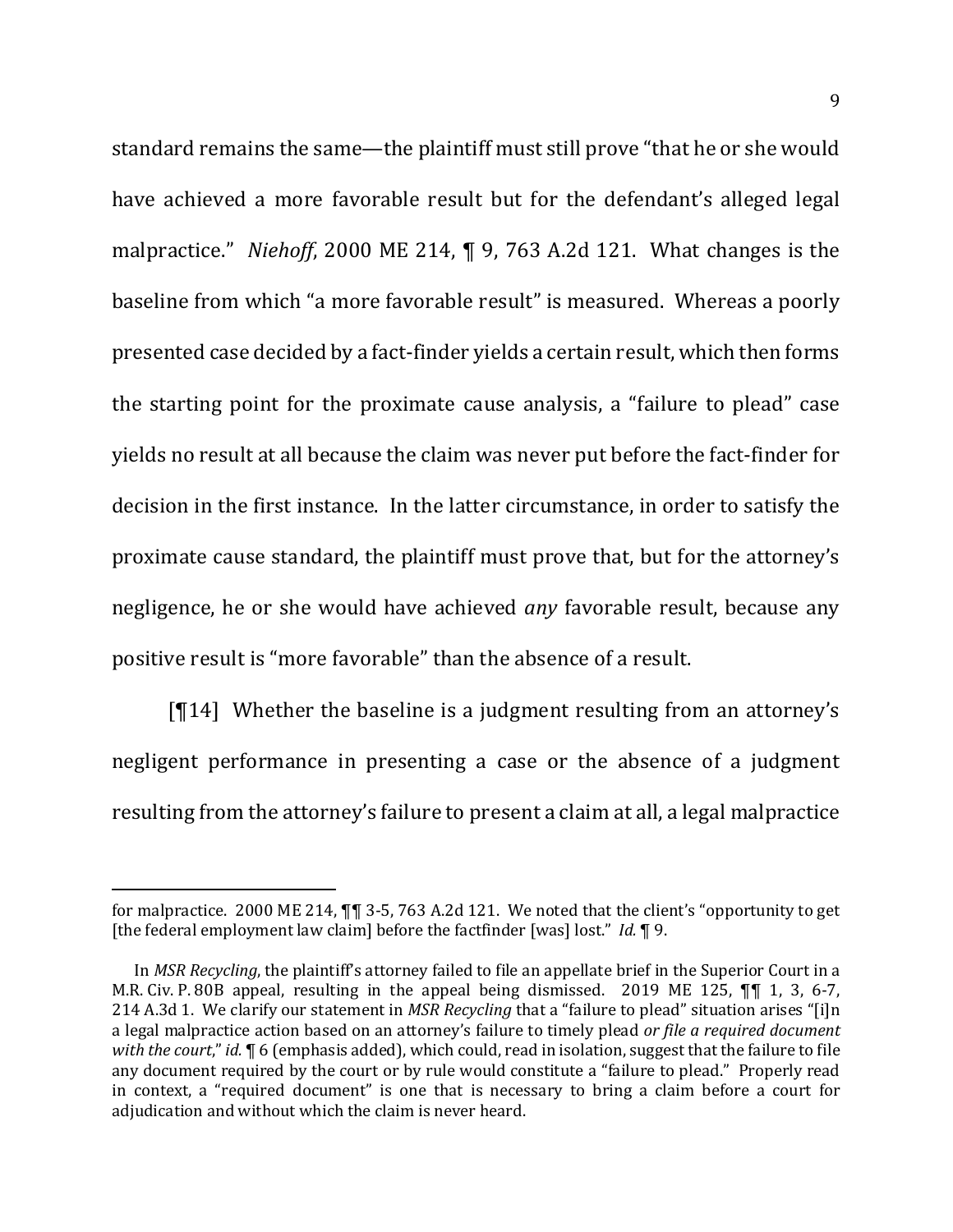plaintiff must establish that he or she was deprived of a "more favorable result" in the underlying case by proving what its outcome would have been had the attorney not been negligent. In *Brooks*, we cited an opinion of the Connecticut Supreme Court explaining that

the plaintiff typically proves that the attorney's professional negligence caused injury to the plaintiff by presenting evidence of what would have happened in the underlying action had the attorney not been negligent. This traditional method of presenting the merits of the underlying action is often called the "case-withina-case."

2017 ME 55, ¶ 18, 157 A.3d 798 (quoting *Bozelko v. Papastavros*, 147 A.3d 1023, 

1029 (Conn. 2016) (alterations and quotation marks omitted)); *see Steeves v. Bernstein, Shur, Sawyer & Nelson, P.C.*, 1998 ME 210, ¶ 15, 718 A.2d 186 ("In an action following an attorney error during trial, the court addressing the causation issue in the subsequent malpractice action merely retries, or tries for the first time, the client's cause of action which the client asserts was lost or compromised by the attorney's negligence." (quotation marks omitted)).

 $[15]$  In this case there was a clear baseline from which a "more" favorable result" could be measured—the awards made in the divorce judgment. *Niehoff*, 2000 ME 214, ¶ 9, 763 A.2d 121. Whether Reppucci was deprived of a more favorable result because of Nadeau's failure to present certain issues or because of Nadeau's advice on, and presentation of, certain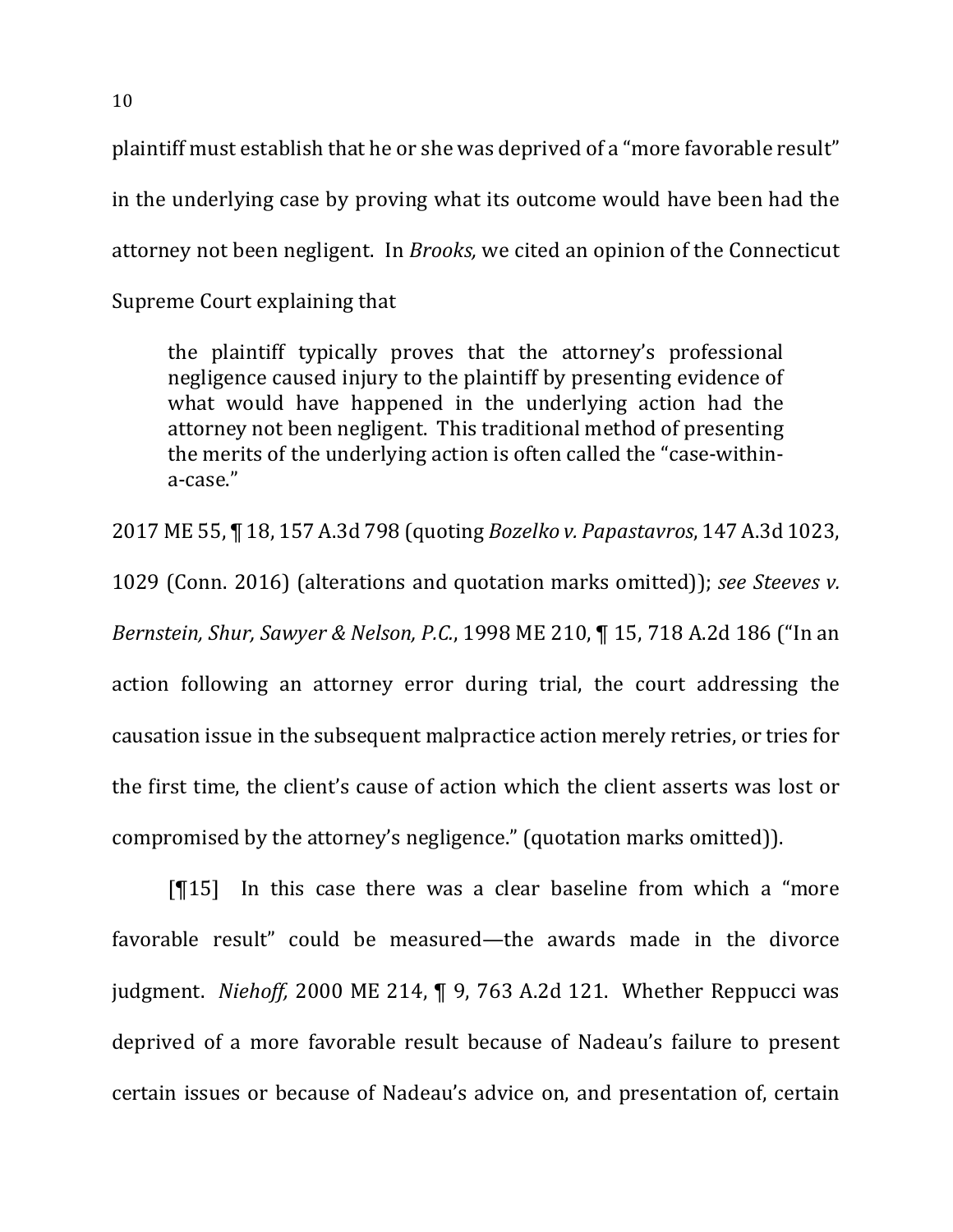other issues is determined against that same baseline. With that principle in mind, we turn to an examination of the court's jury instructions.

B. Jury Instructions

 $\overline{a}$ 

[¶16] The trial court applied the *Niehoff* formulation to five of Reppucci's economic claims<sup>5</sup> and instructed the jury accordingly:

With respect to claims that the plaintiff has made alleging that the defendant negligently failed to assert or argue a claim in the underlying divorce  $\ldots$  [she] must show that  $\ldots$  the attorney's negligence caused [her] to lose an opportunity to achieve a result favorable to [her] which the law allows and the facts in the divorce case would have supported.

 $[T17]$  The jury was further instructed to apply that proximate cause standard and report its decision on a verdict form, which asked, with respect to those claims, "[D]id the Defendant's breach of the standard of care cause the plaintiff to lose an opportunity to achieve a result, favorable to plaintiff, which (1) the law allows, and (2) the evidence supports in the divorce action?" As to four of those claims, the jury answered in the affirmative and awarded Reppucci damages totaling \$80,522.

 $[\![18]$  Concerning Reppucci's two remaining claims,<sup>6</sup> the jury was instructed, in part,

<sup>&</sup>lt;sup>5</sup> The court applied the *Niehoff* language to Reppucci's claims concerning spousal support, attorney fees, a tax lien debt allocation, the marital real estate, and the SBP.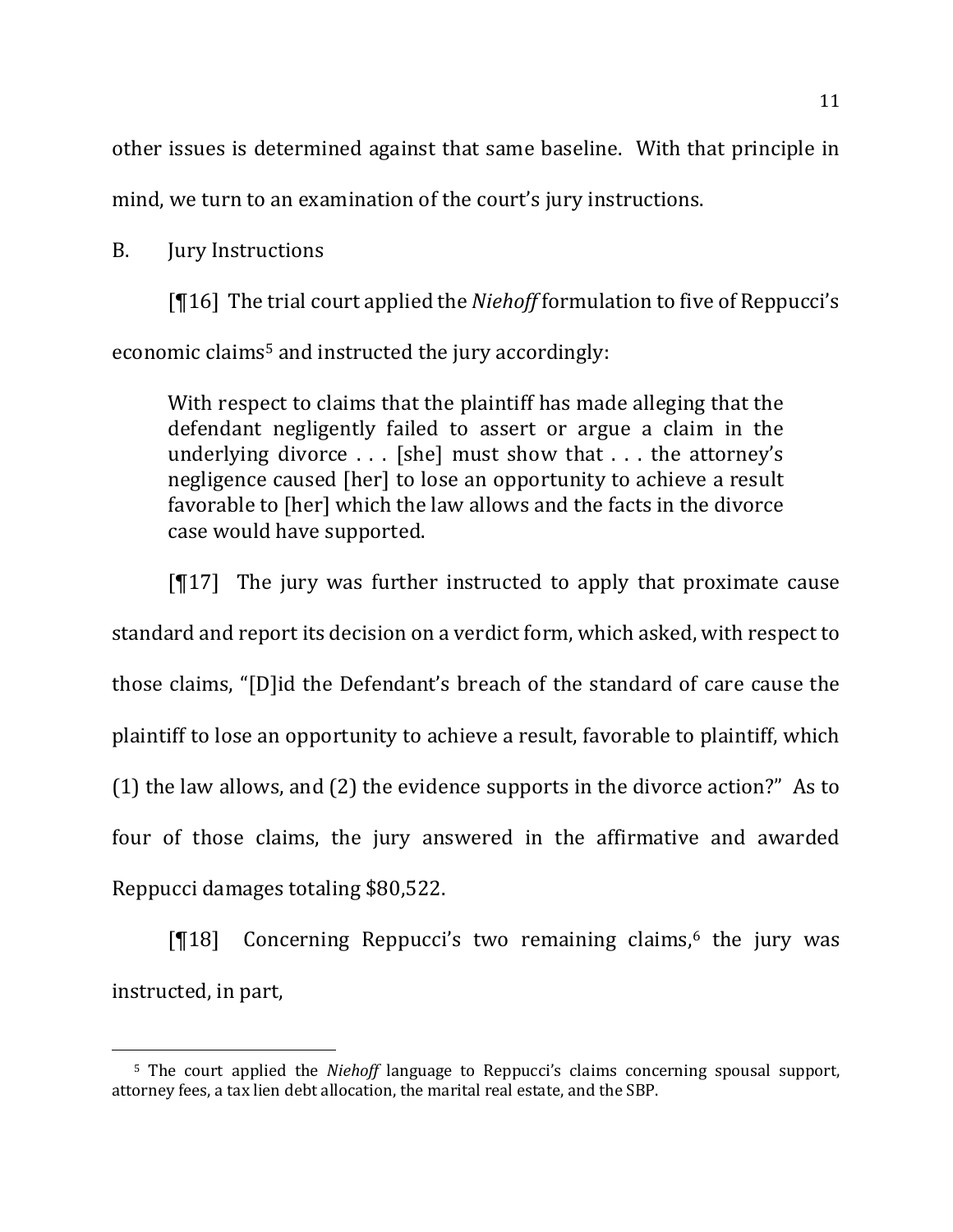[T] he plaintiff must prove  $\dots$  by a preponderance of the evidence [] that the defendant committed professional negligence in his representation of the plaintiff, that the defendant's professional negligence was a substantial factor in causing an unfavorable result or harm, and the defendant's professional negligence was a cause of the loss or the damages that have been claimed by the plaintiff.<sup>[7]</sup>

The court restated that instruction when it explained the verdict form.

 $[19]$  We first note that this is not a "failure to plead" case of the type that gave rise to our decision in *Niehoff*. Nadeau filed a divorce complaint on Reppucci's behalf, took the case to trial, and obtained a judgment in Reppucci's favor on the two issues that she testified were most important to her—primary residence of the children and her right to stay in the marital home. Reppucci contends that with appropriate legal advice she would have also achieved a more favorable result on other financial issues that are the focus of this appeal. Because all economic issues were placed before the court by the divorce complaint and various pretrial filings and orders, $8$  Reppucci challenges

<sup>&</sup>lt;sup>6</sup> The court did not apply the *Niehoff* language to those two claims, which concerned military retirement benefits and the TSP, because Nadeau presented and pursued those claims in the divorce action, albeit, as the jury concluded, negligently.

<sup>&</sup>lt;sup>7</sup> See Alexander, *Maine Jury Instruction Manual* § 7-77 at 7-108 (2018-2019 ed. 2018), which sets out a choice between the "substantial factor" language used by the court and an alternative: "But for the defendant's professional negligence  $\dots$  the plaintiff[] would have achieved a more favorable result ...." At sidebar, the court explained that because there was evidence that Richard Reppucci's actions had been a factor in Wendy Reppucci's alleged loss with respect to the TSP, "had I not used the substantial factor [instruction], I would not have given the instructions on intervening events ... that the defendant had requested."

<sup>8</sup> See 19-A M.R.S. §§ 951-A, 953 (2020).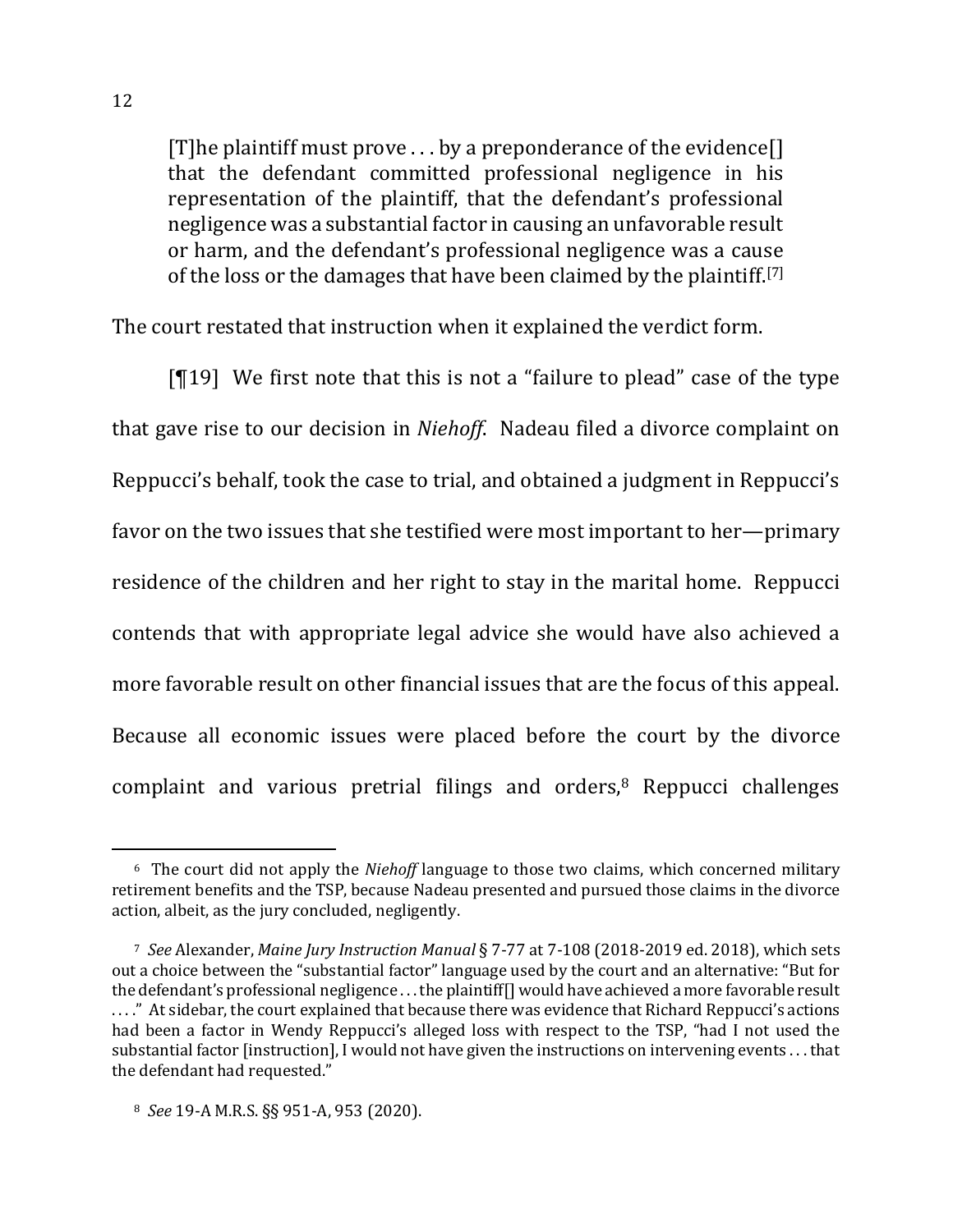Nadeau's inadequate performance in failing to *argue* for awards that were within the court's discretion to make, not a complete failure to submit paperwork to put the issues in the divorce case before the court for decision. An attorney's failure to pursue or advocate in support of a claim has the same effect, however, as a claim that is not raised in the first place, which was the situation addressed in *Niehoff*, because in each of those instances, when the silenced claim is legally viable and has support in the underlying record, the former client is deprived of the opportunity to obtain a favorable outcome on that claim.

 $[T20]$  That said, our analysis of the court's proximate cause instructions, which were not uniform as to all of Reppucci's claims, turns on whether they "fairly and accurately informed the jury of all necessary elements of the governing law." State v. McLaughlin, 2020 ME 82, ¶ 25 n.10, --- A.3d ---(quotation marks omitted). We conclude that in this case they did.

 $[T21]$  For each of Reppucci's claims, the jury was correctly told that if it first found that Nadeau's performance had been deficient, it must then decide whether Reppucci had proved that she would have obtained a more favorable judgment if Nadeau had performed competently. See Niehoff, 2000 ME 214,  $\P$  9, 763 A.2d 121 ("We have indicated that to prevail in a legal malpractice action,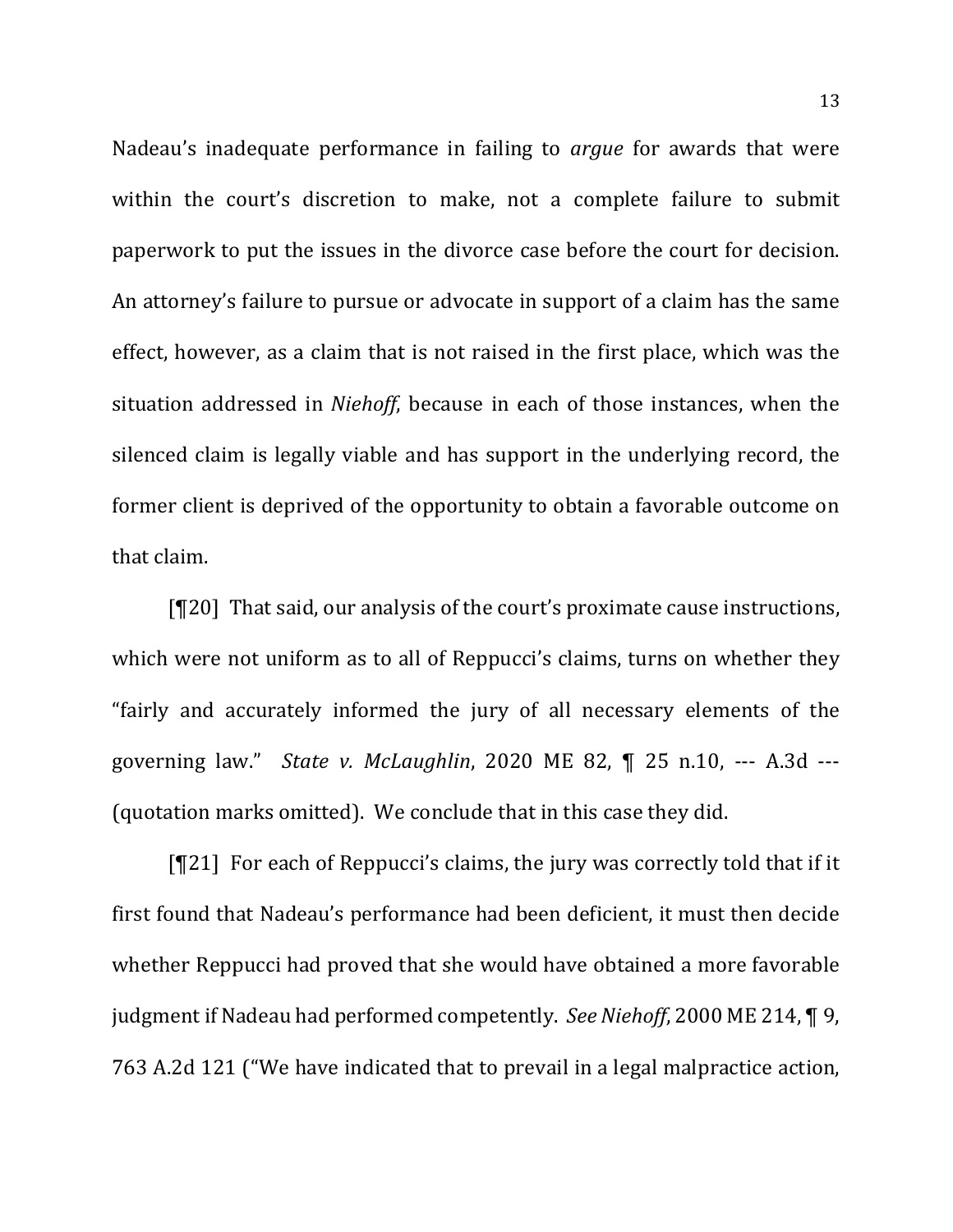a plaintiff must demonstrate that he or she would have achieved a more favorable result but for the defendant's alleged legal malpractice."). As we have discussed, that has been, and remains, the test for proving a claim of legal malpractice.

[¶22] The court's different formulations of that test—"[Nadeau's] negligence caused [Reppucci] to lose an opportunity to achieve a result favorable to [her]" and "[Nadeau's] professional negligence was a substantial factor in causing an unfavorable result or harm [to Reppucci]"—represent two ways of saying that Reppucci was required to prove that she was deprived of what would have otherwise been awarded to her in the divorce, and neither constitutes error here. In proving the "case-within-a-case," Reppucci was, as the court instructed, required to establish for each of her claims that competent representation would have led to a "more favorable result," *id.*, measured from the baseline of the judgment that resulted from the divorce trial. Because the jury was correctly instructed concerning Reppucci's burden to prove proximate cause, we affirm the judgment.

The entry is:

Judgment affirmed.